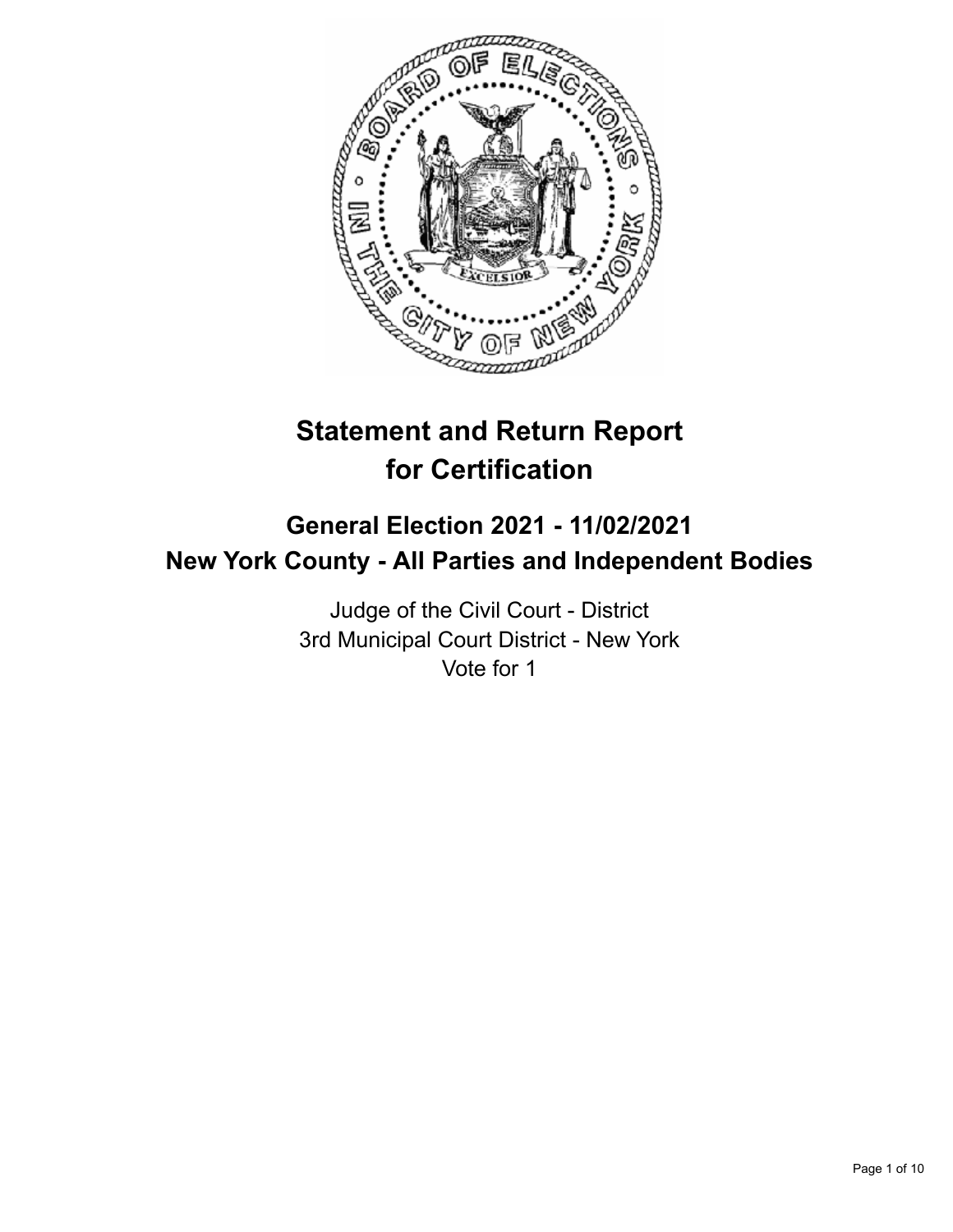

| <b>PUBLIC COUNTER</b>                                    | 130            |
|----------------------------------------------------------|----------------|
| <b>MANUALLY COUNTED EMERGENCY</b>                        | 0              |
| ABSENTEE / MILITARY                                      | 9              |
| AFFIDAVIT                                                |                |
| <b>Total Ballots</b>                                     | 140            |
| Less - Inapplicable Federal/Special Presidential Ballots | 0              |
| <b>Total Applicable Ballots</b>                          | 140            |
| PAUL A. GOETZ (DEMOCRATIC)                               | 119            |
| ADAM VELAZQUEZ (WRITE-IN)                                |                |
| MARA BRONES (WRITE-IN)                                   |                |
| UNATTRIBUTABLE WRITE-IN (WRITE-IN)                       | $\overline{2}$ |
| <b>Total Votes</b>                                       | 123            |
| Unrecorded                                               | 17             |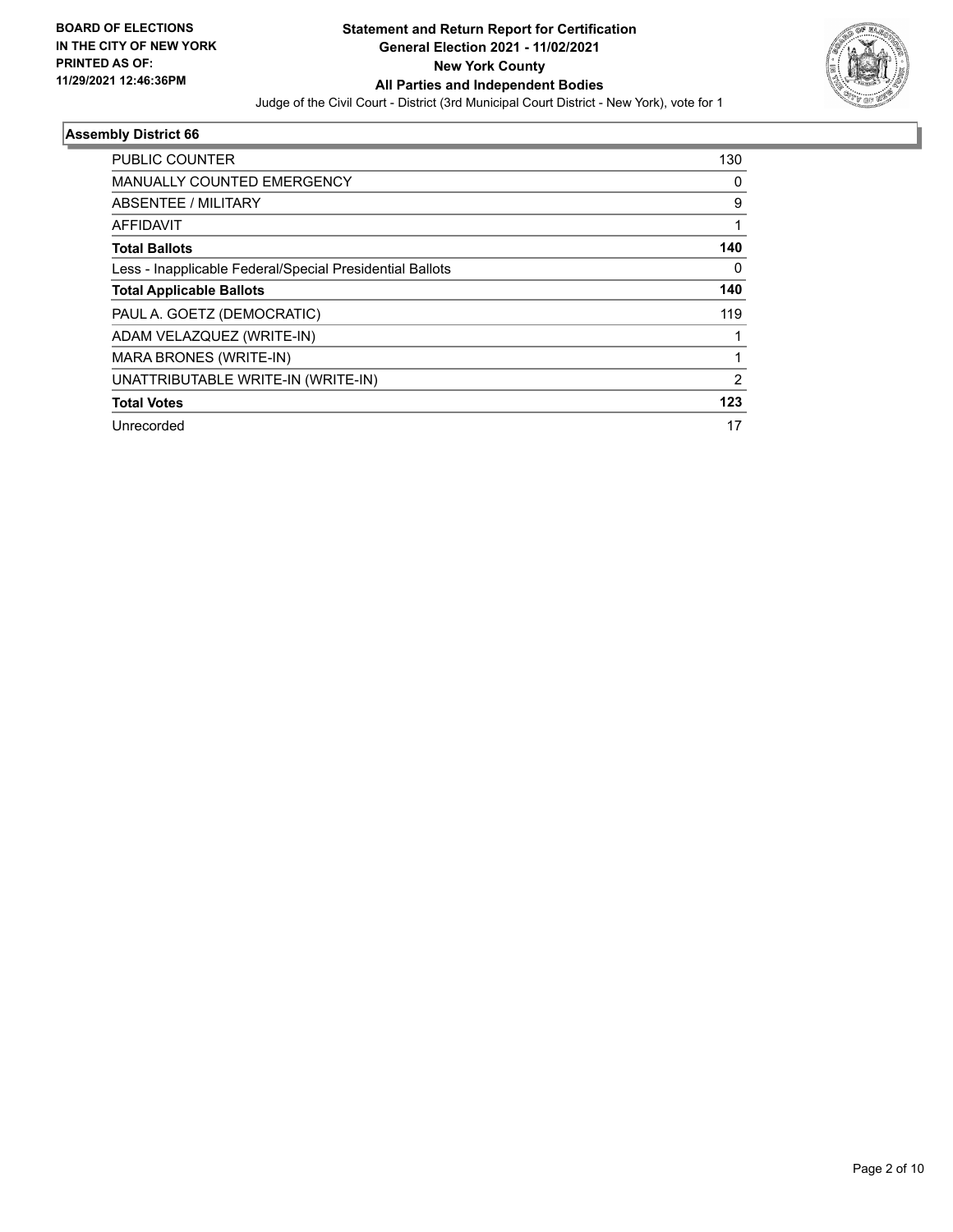

| <b>PUBLIC COUNTER</b>                                    | 7,477        |
|----------------------------------------------------------|--------------|
| MANUALLY COUNTED EMERGENCY                               | 0            |
| <b>ABSENTEE / MILITARY</b>                               | 945          |
| <b>AFFIDAVIT</b>                                         | 99           |
| <b>Total Ballots</b>                                     | 8,521        |
| Less - Inapplicable Federal/Special Presidential Ballots | 0            |
| <b>Total Applicable Ballots</b>                          | 8,521        |
| PAUL A. GOETZ (DEMOCRATIC)                               | 6,617        |
| AL E. SMITH (WRITE-IN)                                   | 1            |
| ALAN FRIED (WRITE-IN)                                    | 1            |
| ANDREAS SPIKER (WRITE-IN)                                | 1            |
| ARAM ERENBURG (WRITE-IN)                                 | 1            |
| BERNIE GOETZ (WRITE-IN)                                  | 1            |
| BILL MURAWSKI (WRITE-IN)                                 | $\mathbf{1}$ |
| <b>BRANDON HAYES (WRITE-IN)</b>                          | 1            |
| CAROLYN P. WILSON (WRITE-IN)                             | 1            |
| CHIU SHIH (WRITE-IN)                                     | $\mathbf{1}$ |
| COLIN HENDRIY (WRITE-IN)                                 | 1            |
| DAME EDNA EVERAGE (WRITE-IN)                             | 1            |
| DANIEL CLARK (WRITE-IN)                                  | $\mathbf{1}$ |
| DONALD TRUMP (WRITE-IN)                                  | 8            |
| ERIC ADAMS (WRITE-IN)                                    | 1            |
| ERIC ANAGNOSTASMUS (WRITE-IN)                            | 1            |
| FALSAL ALAM (WRITE-IN)                                   | 1            |
| FRANCES RIVERS (WRITE-IN)                                | 1            |
| <b>GEORGE PATAKI (WRITE-IN)</b>                          | 1            |
| GLORIA BANASCO (WRITE-IN)                                | 1            |
| <b>JACKIE PRIESTI (WRITE-IN)</b>                         | 1            |
| JEANINE PIRRO (WRITE-IN)                                 | 1            |
| JOE PEPITONE (WRITE-IN)                                  | 1            |
| JOEL MAXMAN (WRITE-IN)                                   | 1            |
| JOHN JAY (WRITE-IN)                                      | 1            |
| JOHN WAGNER (WRITE-IN)                                   | 1            |
| JOSEPH BRUNO (WRITE-IN)                                  | 1            |
| <b>JUDITH SHEINDLIN (WRITE-IN)</b>                       | 1            |
| KASHA ROHAN (WRITE-IN)                                   | 1            |
| KATE PAEK (WRITE-IN)                                     | 1            |
| KATHERINE MCKAY (WRITE-IN)                               | 1            |
| LISA MARIE PADLA (WRITE-IN)                              | 1            |
| LULU FRIESDAT (WRITE-IN)                                 | 1            |
| MARK DILLER (WRITE-IN)                                   | $\mathbf{1}$ |
| MATT BOBMAN (WRITE-IN)                                   | 1            |
| MELISSA RUSSO (WRITE-IN)                                 | 1            |
| MICHAEL DOPPELT (WRITE-IN)                               | 1            |
| MICHELLE TONG (WRITE-IN)                                 | 1            |
| MITT ROMNEY (WRITE-IN)                                   | 1            |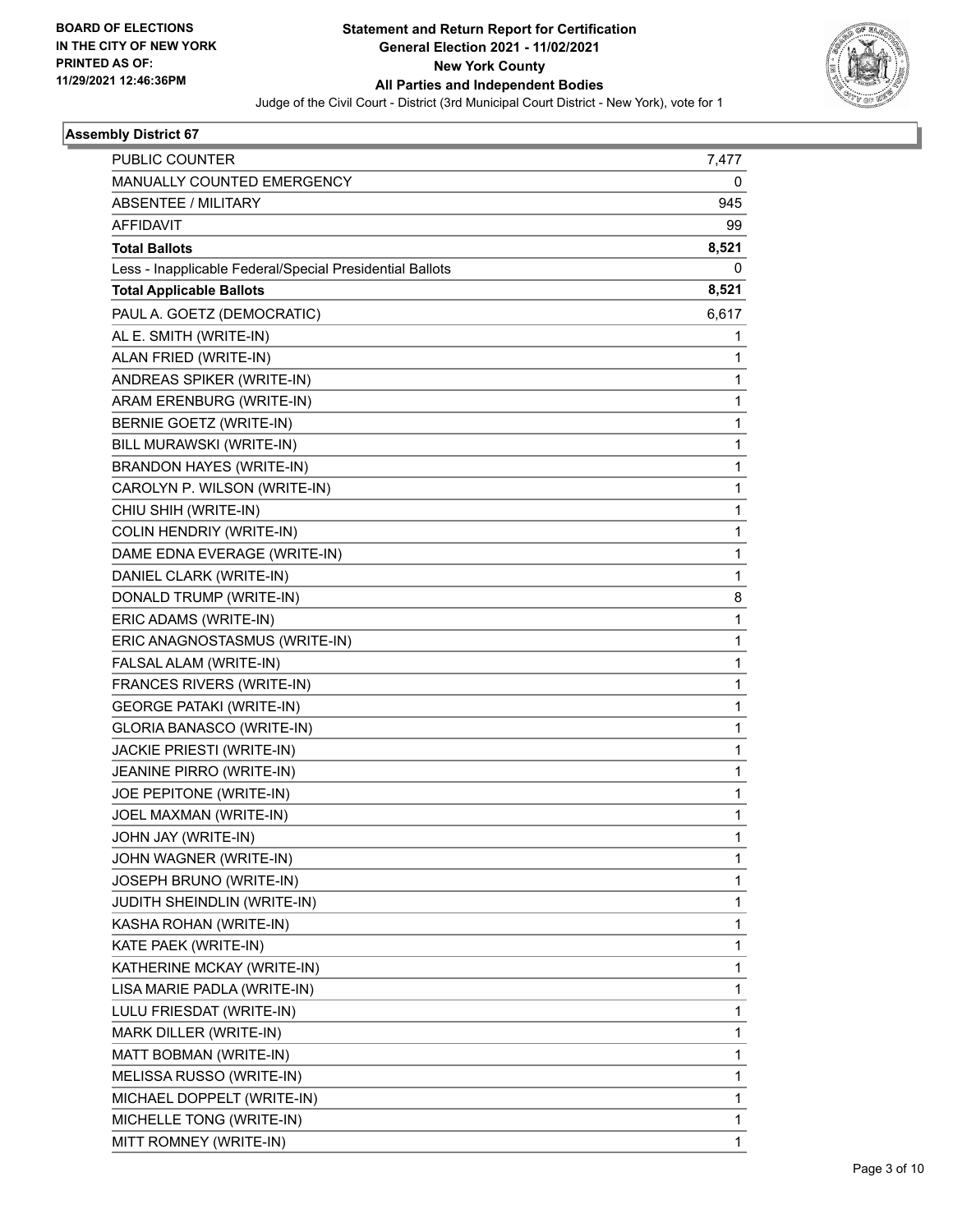

| MOHAMMED KHADER (WRITE-IN)         |       |
|------------------------------------|-------|
| NELSON MANDELA (WRITE-IN)          | 1     |
| NICOLE JORDAN (WRITE-IN)           |       |
| OZER TEITELBAWN (WRITE-IN)         | 1     |
| PAMELA TYSON (WRITE-IN)            | 1     |
| PETE ROSE (WRITE-IN)               |       |
| RALPH GONKLIN (WRITE-IN)           | 1     |
| RICHARD L. STORATZ (WRITE-IN)      | 1     |
| ROGER REECE (WRITE-IN)             |       |
| SARAH FEHM STEWARD (WRITE-IN)      | 1     |
| STEPHEN FITCH (WRITE-IN)           | 1     |
| STUART FRAAS (WRITE-IN)            |       |
| TARA GLOVEN (WRITE-IN)             | 1     |
| THOMAS DEVLIN DICKEY (WRITE-IN)    | 1     |
| TOM CORI (WRITE-IN)                | 1     |
| TOOHAS KENNIFF (WRITE-IN)          | 1     |
| UNATTRIBUTABLE WRITE-IN (WRITE-IN) | 47    |
| ZEEV KIRSH (WRITE-IN)              |       |
| <b>Total Votes</b>                 | 6,726 |
| Unrecorded                         | 1,795 |
|                                    |       |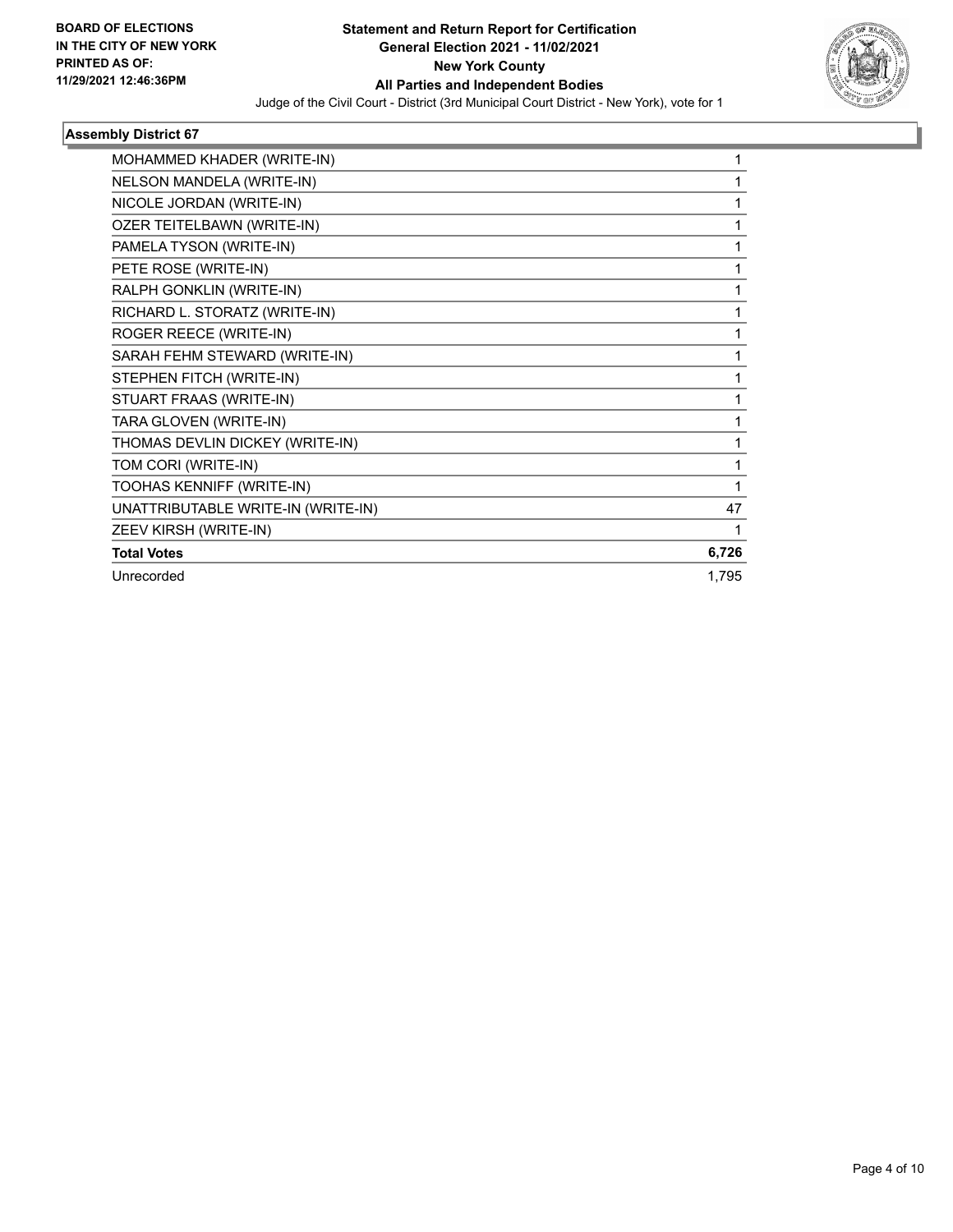

| <b>PUBLIC COUNTER</b>                                    | 13,069                  |
|----------------------------------------------------------|-------------------------|
| MANUALLY COUNTED EMERGENCY<br><b>ABSENTEE / MILITARY</b> | 0                       |
|                                                          | 1,656                   |
| <b>AFFIDAVIT</b>                                         | 103                     |
| <b>Total Ballots</b>                                     | 14,828<br>0             |
| Less - Inapplicable Federal/Special Presidential Ballots | 14,828                  |
| <b>Total Applicable Ballots</b>                          |                         |
| PAUL A. GOETZ (DEMOCRATIC)                               | 11,710                  |
| ALAN MASON (WRITE-IN)                                    | 1                       |
| ALAYAA JACKSON (WRITE-IN)                                | 1                       |
| ALEC BALDWIN (WRITE-IN)                                  | 1                       |
| ARCHIE BUNKO (WRITE-IN)                                  | 1                       |
| <b>BEN SHAPIRO (WRITE-IN)</b>                            | 1                       |
| BERNARD GOETZ (WRITE-IN)                                 | $\overline{\mathbf{c}}$ |
| BERNARD RANDALL BLOCK (WRITE-IN)                         | 1                       |
| BILL SMITH (WRITE-IN)                                    | 1                       |
| BRAD HOYLMAN (WRITE-IN)                                  | 1                       |
| <b>BRIAN BIGGINS (WRITE-IN)</b>                          | 1                       |
| <b>BUCKEY GOLDSTEIN (WRITE-IN)</b>                       | 1                       |
| CANDICE ACKERMAN (WRITE-IN)                              | 1                       |
| CATHERINE WILSON (WRITE-IN)                              | 1                       |
| CHRIS LEBRON (WRITE-IN)                                  | 1                       |
| CLINTON D. HANNAH (WRITE-IN)                             | 1                       |
| CODY SPENCER (WRITE-IN)                                  | 1                       |
| CONNOR BUSH (WRITE-IN)                                   | 1                       |
| COURTNEY FURGESON (WRITE-IN)                             | 1                       |
| CURTIS A. SLIWA (WRITE-IN)                               | 4                       |
| DAPHNE SNYDER (WRITE-IN)                                 | 1                       |
| DAVID MOHR (WRITE-IN)                                    | 1                       |
| DIANA BAKER (WRITE-IN)                                   | 1                       |
| DONALD TRUMP (WRITE-IN)                                  | 1                       |
| ERIC ADAMS (WRITE-IN)                                    | 1                       |
| ERIC JOYNER (WRITE-IN)                                   | 1                       |
| FRANK CABRA (WRITE-IN)                                   | 1                       |
| <b>GEORGE MCCORMICK (WRITE-IN)</b>                       | 1                       |
| <b>GRACIE LACY (WRITE-IN)</b>                            | 1                       |
| HENRY GAUDELL (WRITE-IN)                                 | 1                       |
| JAMES CLEARY (WRITE-IN)                                  | 1                       |
| JAMES EDWARD TOPOR (WRITE-IN)                            | 2                       |
| JANET SZEIMAN (WRITE-IN)                                 | 1                       |
| <b>JASON GOODMAN (WRITE-IN)</b>                          | 1                       |
| JAY SEKULOW (WRITE-IN)                                   | 1                       |
| JEFF KOFSKY (WRITE-IN)                                   | 1                       |
| JEFFREY LANE (WRITE-IN)                                  | 1                       |
| JEFFREY WOOD (WRITE-IN)                                  | 1                       |
| JERRY GREEN (WRITE-IN)                                   | 1                       |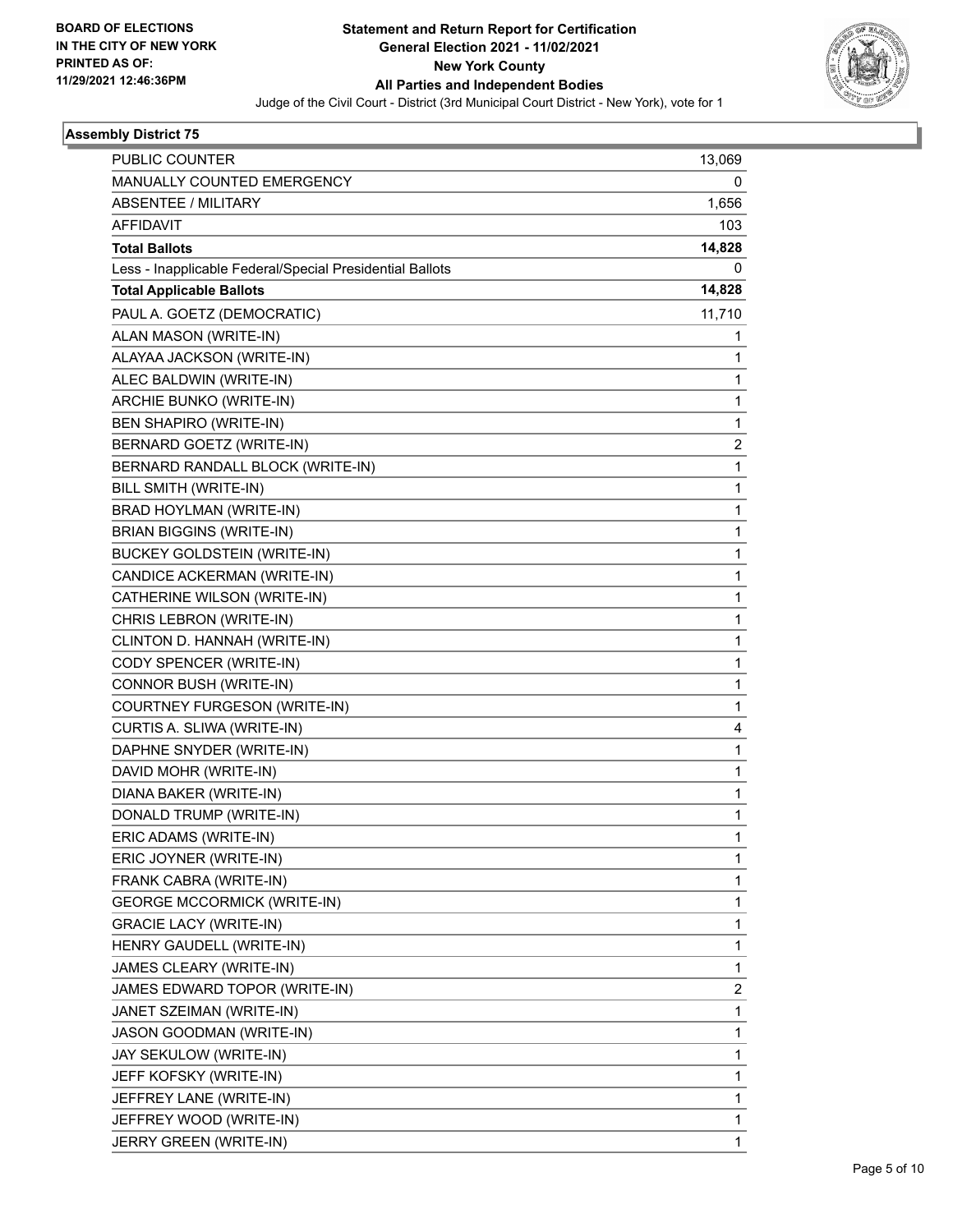

| JESSE ROSENTHAL (WRITE-IN)           | 1      |
|--------------------------------------|--------|
| JOE SORRENTINO (WRITE-IN)            | 1      |
| JOEL CRETAN (WRITE-IN)               | 1      |
| JOHN M. FINAN (WRITE-IN)             | 1      |
| JOSE ANTONIO GONZALEZ JR. (WRITE-IN) | 1      |
| LEE ZELDIN (WRITE-IN)                | 1      |
| LEONARD MILES (WRITE-IN)             | 1      |
| LISA FRANCHINI (WRITE-IN)            | 1      |
| LORETTA MOSCOTT (WRITE-IN)           | 1      |
| LUCY MARTINEZ (WRITE-IN)             | 1      |
| MADELINE SINGERS (WRITE-IN)          | 1      |
| MALLORY DANAHER (WRITE-IN)           | 1      |
| MARK AGVIAR (WRITE-IN)               | 1      |
| MARK N. FROEBA (WRITE-IN)            | 1      |
| MARSHALL JAFFE (WRITE-IN)            | 1      |
| MCKAY HUGH (WRITE-IN)                | 1      |
| MIA EISNER-GRYNBERG (WRITE-IN)       | 1      |
| MICHAEL MOSCOTT (WRITE-IN)           | 1      |
| MICHAEL MURPHY (WRITE-IN)            | 1      |
| MICHAEL RE (WRITE-IN)                | 1      |
| MIKHAIL PATISH (WRITE-IN)            | 1      |
| NICOLE MALLIOTAKIS (WRITE-IN)        | 1      |
| PAT DYSON (WRITE-IN)                 | 1      |
| PAUL SHEA (WRITE-IN)                 | 1      |
| PETER BOYKIN (WRITE-IN)              | 1      |
| PETER SHERIDAN (WRITE-IN)            | 1      |
| RICHARD E. STONE (WRITE-IN)          | 1      |
| ROGER LANDRY (WRITE-IN)              | 1      |
| RUDOLPH GIULIANI (WRITE-IN)          | 1      |
| RUTH B. GINSBURG (WRITE-IN)          | 1      |
| SANDRA DAY O'CONNOR (WRITE-IN)       | 1      |
| SHAWN DONAVAN (WRITE-IN)             | 1      |
| STEVE BANNON (WRITE-IN)              | 1      |
| STEVE SMITH (WRITE-IN)               | 1      |
| STEVE SWIDLER (WRITE-IN)             | 1      |
| THOMAS KENNIFF (WRITE-IN)            | 1      |
| THOMAS M. TAYLOR (WRITE-IN)          | 1      |
| TOMMY THAYER (WRITE-IN)              | 1      |
| UNATTRIBUTABLE WRITE-IN (WRITE-IN)   | 66     |
| VERA NASERVA (WRITE-IN)              | 1      |
| VICTORIA SIESTA (WRITE-IN)           | 1      |
| VONMARIE THOMAS (WRITE-IN)           | 1      |
| WALTER E. BARD (WRITE-IN)            | 1      |
| WYATT EARP (WRITE-IN)                | 1      |
| <b>Total Votes</b>                   | 11,862 |
| Unrecorded                           | 2,966  |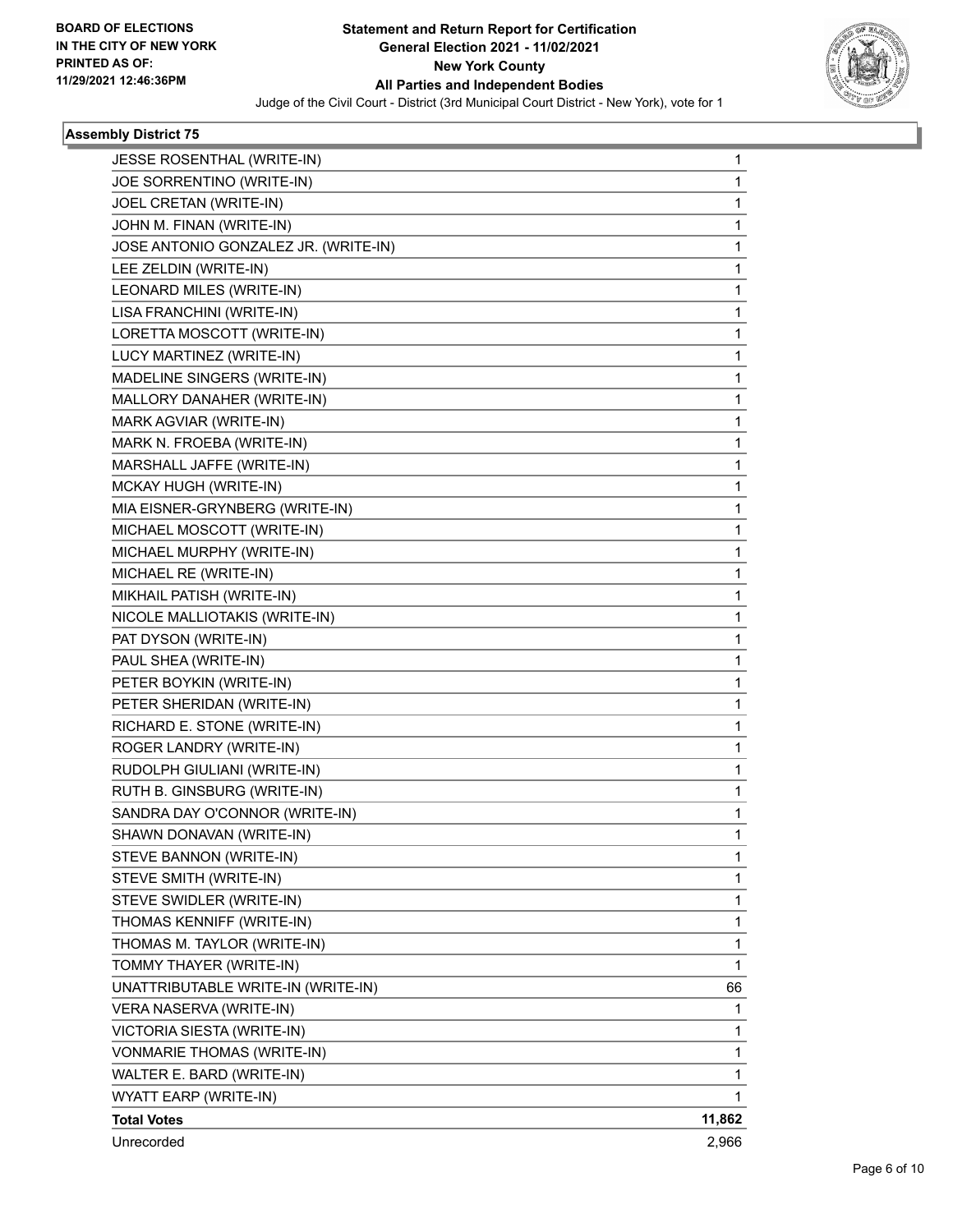

| PUBLIC COUNTER                                           | 20,676         |
|----------------------------------------------------------|----------------|
| MANUALLY COUNTED EMERGENCY                               | 0              |
| <b>ABSENTEE / MILITARY</b>                               | 2,610          |
| AFFIDAVIT                                                | 203            |
| <b>Total Ballots</b>                                     | 23,489         |
| Less - Inapplicable Federal/Special Presidential Ballots | 0              |
| <b>Total Applicable Ballots</b>                          | 23,489         |
| PAUL A. GOETZ (DEMOCRATIC)                               | 18,446         |
| ADAM VELAZQUEZ (WRITE-IN)                                | 1              |
| AL E. SMITH (WRITE-IN)                                   | 1              |
| ALAN FRIED (WRITE-IN)                                    | 1              |
| ALAN MASON (WRITE-IN)                                    | 1              |
| ALAYAA JACKSON (WRITE-IN)                                | 1              |
| ALEC BALDWIN (WRITE-IN)                                  | $\mathbf{1}$   |
| ANDREAS SPIKER (WRITE-IN)                                | 1              |
| ARAM ERENBURG (WRITE-IN)                                 | 1              |
| ARCHIE BUNKO (WRITE-IN)                                  | $\mathbf{1}$   |
| BEN SHAPIRO (WRITE-IN)                                   | 1              |
| <b>BERNARD GOETZ (WRITE-IN)</b>                          | $\overline{2}$ |
| BERNARD RANDALL BLOCK (WRITE-IN)                         | $\mathbf{1}$   |
| BERNIE GOETZ (WRITE-IN)                                  | 1              |
| BILL MURAWSKI (WRITE-IN)                                 | 1              |
| BILL SMITH (WRITE-IN)                                    | $\mathbf{1}$   |
| BRAD HOYLMAN (WRITE-IN)                                  | 1              |
| <b>BRANDON HAYES (WRITE-IN)</b>                          | 1              |
| <b>BRIAN BIGGINS (WRITE-IN)</b>                          | $\mathbf{1}$   |
| <b>BUCKEY GOLDSTEIN (WRITE-IN)</b>                       | 1              |
| CANDICE ACKERMAN (WRITE-IN)                              | 1              |
| CAROLYN P. WILSON (WRITE-IN)                             | $\mathbf{1}$   |
| CATHERINE WILSON (WRITE-IN)                              | 1              |
| CHIU SHIH (WRITE-IN)                                     | 1              |
| CHRIS LEBRON (WRITE-IN)                                  | $\mathbf{1}$   |
| CLINTON D. HANNAH (WRITE-IN)                             | 1              |
| CODY SPENCER (WRITE-IN)                                  | 1              |
| COLIN HENDRIY (WRITE-IN)                                 | 1              |
| CONNOR BUSH (WRITE-IN)                                   | 1              |
| COURTNEY FURGESON (WRITE-IN)                             | 1              |
| CURTIS A. SLIWA (WRITE-IN)                               | 4              |
| DAME EDNA EVERAGE (WRITE-IN)                             | 1              |
| DANIEL CLARK (WRITE-IN)                                  | 1              |
| DAPHNE SNYDER (WRITE-IN)                                 | 1              |
| DAVID MOHR (WRITE-IN)                                    | 1              |
| DIANA BAKER (WRITE-IN)                                   | 1              |
| DONALD TRUMP (WRITE-IN)                                  | 9              |
| ERIC ADAMS (WRITE-IN)                                    | 2              |
| ERIC ANAGNOSTASMUS (WRITE-IN)                            | 1              |
|                                                          |                |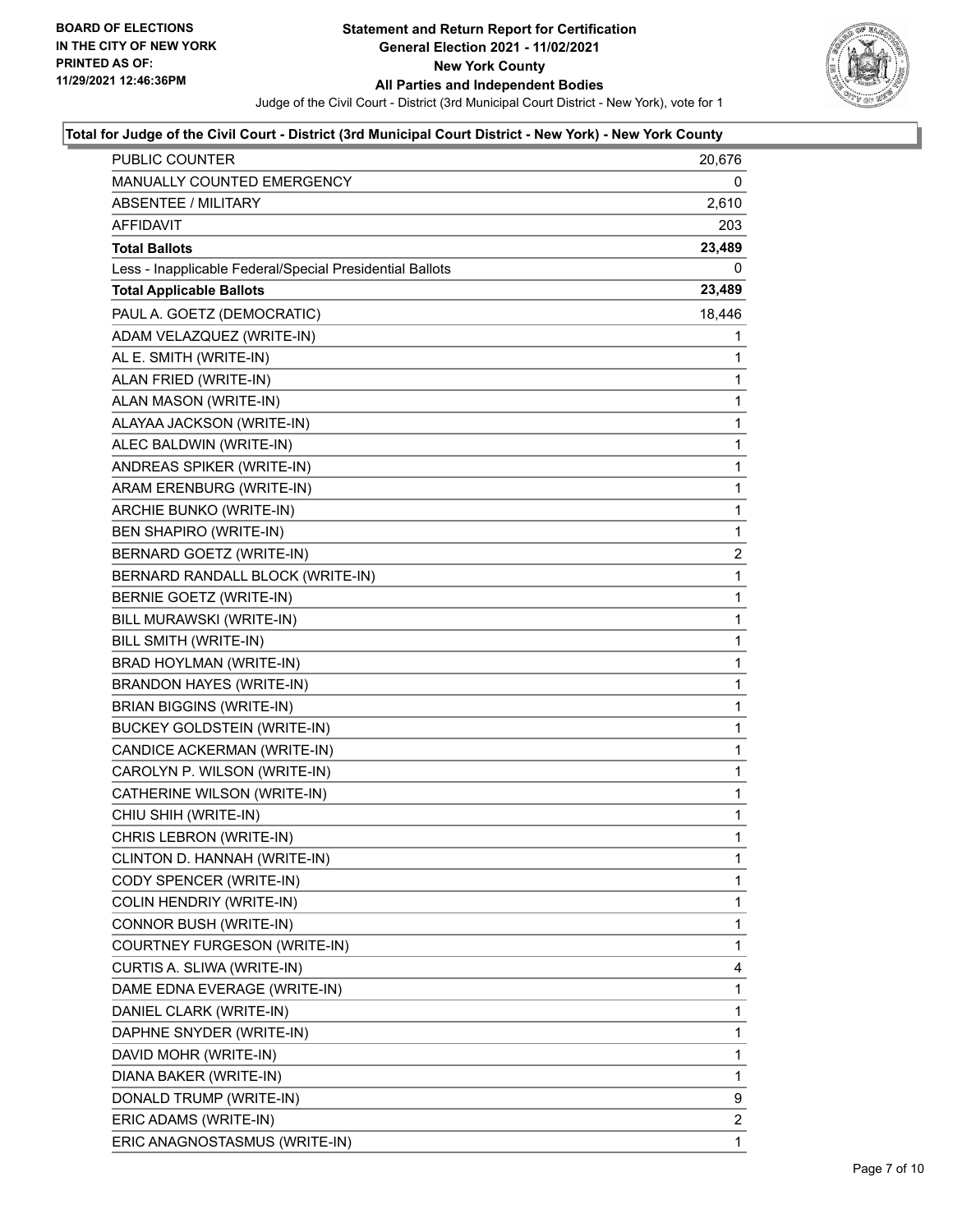

| ERIC JOYNER (WRITE-IN)               | 1              |
|--------------------------------------|----------------|
| FALSAL ALAM (WRITE-IN)               | 1              |
| FRANCES RIVERS (WRITE-IN)            | 1              |
| FRANK CABRA (WRITE-IN)               | 1              |
| <b>GEORGE MCCORMICK (WRITE-IN)</b>   | 1              |
| <b>GEORGE PATAKI (WRITE-IN)</b>      | 1              |
| <b>GLORIA BANASCO (WRITE-IN)</b>     | 1              |
| <b>GRACIE LACY (WRITE-IN)</b>        | 1              |
| HENRY GAUDELL (WRITE-IN)             | 1              |
| JACKIE PRIESTI (WRITE-IN)            | 1              |
| JAMES CLEARY (WRITE-IN)              | 1              |
| JAMES EDWARD TOPOR (WRITE-IN)        | $\overline{2}$ |
| JANET SZEIMAN (WRITE-IN)             | 1              |
| JASON GOODMAN (WRITE-IN)             | 1              |
| JAY SEKULOW (WRITE-IN)               | 1              |
| JEANINE PIRRO (WRITE-IN)             | 1              |
| JEFF KOFSKY (WRITE-IN)               | 1              |
| JEFFREY LANE (WRITE-IN)              | 1              |
| JEFFREY WOOD (WRITE-IN)              | 1              |
| JERRY GREEN (WRITE-IN)               | 1              |
| JESSE ROSENTHAL (WRITE-IN)           | 1              |
| JOE PEPITONE (WRITE-IN)              | 1              |
| JOE SORRENTINO (WRITE-IN)            | 1              |
| JOEL CRETAN (WRITE-IN)               | 1              |
| JOEL MAXMAN (WRITE-IN)               | 1              |
| JOHN JAY (WRITE-IN)                  | 1              |
| JOHN M. FINAN (WRITE-IN)             | 1              |
| JOHN WAGNER (WRITE-IN)               | 1              |
| JOSE ANTONIO GONZALEZ JR. (WRITE-IN) | 1              |
| JOSEPH BRUNO (WRITE-IN)              | 1              |
| JUDITH SHEINDLIN (WRITE-IN)          | 1              |
| KASHA ROHAN (WRITE-IN)               | 1              |
| KATE PAEK (WRITE-IN)                 | 1              |
| KATHERINE MCKAY (WRITE-IN)           | 1              |
| LEE ZELDIN (WRITE-IN)                | 1              |
| LEONARD MILES (WRITE-IN)             | 1              |
| LISA FRANCHINI (WRITE-IN)            | 1              |
| LISA MARIE PADLA (WRITE-IN)          | 1              |
| LORETTA MOSCOTT (WRITE-IN)           | 1              |
| LUCY MARTINEZ (WRITE-IN)             | 1              |
| LULU FRIESDAT (WRITE-IN)             | 1              |
| MADELINE SINGERS (WRITE-IN)          | 1              |
| MALLORY DANAHER (WRITE-IN)           | 1              |
| MARA BRONES (WRITE-IN)               | 1              |
| MARK AGVIAR (WRITE-IN)               | 1              |
| MARK DILLER (WRITE-IN)               | 1              |
|                                      |                |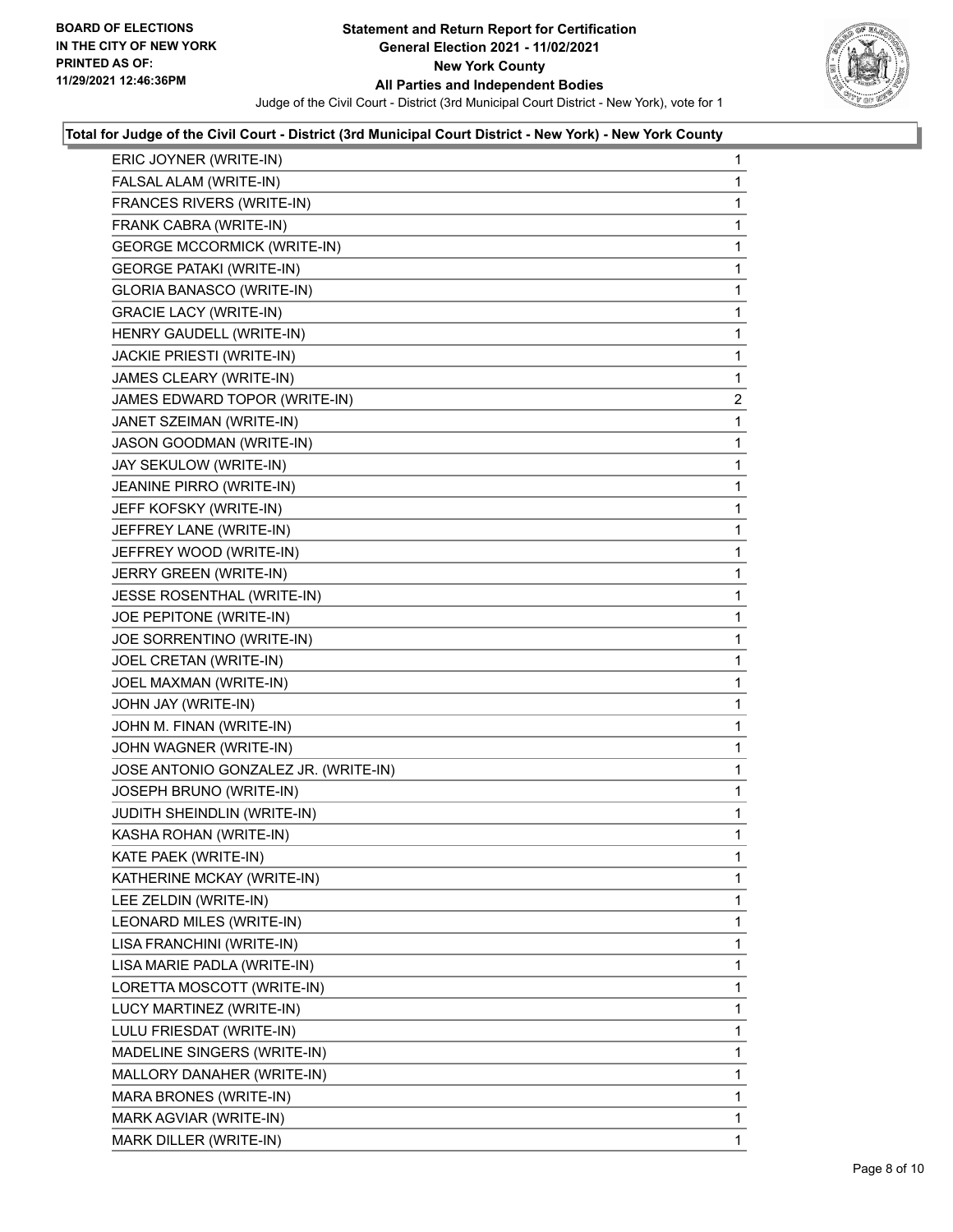

| MARK N. FROEBA (WRITE-IN)       | 1            |
|---------------------------------|--------------|
| MARSHALL JAFFE (WRITE-IN)       | 1            |
| MATT BOBMAN (WRITE-IN)          | 1            |
| MCKAY HUGH (WRITE-IN)           | 1            |
| MELISSA RUSSO (WRITE-IN)        | 1            |
| MIA EISNER-GRYNBERG (WRITE-IN)  | 1            |
| MICHAEL DOPPELT (WRITE-IN)      | $\mathbf{1}$ |
| MICHAEL MOSCOTT (WRITE-IN)      | 1            |
| MICHAEL MURPHY (WRITE-IN)       | 1            |
| MICHAEL RE (WRITE-IN)           | $\mathbf{1}$ |
| MICHELLE TONG (WRITE-IN)        | 1            |
| MIKHAIL PATISH (WRITE-IN)       | 1            |
| MITT ROMNEY (WRITE-IN)          | $\mathbf{1}$ |
| MOHAMMED KHADER (WRITE-IN)      | 1            |
| NELSON MANDELA (WRITE-IN)       | 1            |
| NICOLE JORDAN (WRITE-IN)        | 1            |
| NICOLE MALLIOTAKIS (WRITE-IN)   | 1            |
| OZER TEITELBAWN (WRITE-IN)      | 1            |
| PAMELA TYSON (WRITE-IN)         | $\mathbf{1}$ |
| PAT DYSON (WRITE-IN)            | 1            |
| PAUL SHEA (WRITE-IN)            | 1            |
| PETE ROSE (WRITE-IN)            | 1            |
| PETER BOYKIN (WRITE-IN)         | 1            |
| PETER SHERIDAN (WRITE-IN)       | 1            |
| RALPH GONKLIN (WRITE-IN)        | $\mathbf{1}$ |
| RICHARD E. STONE (WRITE-IN)     | 1            |
| RICHARD L. STORATZ (WRITE-IN)   | 1            |
| ROGER LANDRY (WRITE-IN)         | 1            |
| ROGER REECE (WRITE-IN)          | 1            |
| RUDOLPH GIULIANI (WRITE-IN)     | 1            |
| RUTH B. GINSBURG (WRITE-IN)     | $\mathbf{1}$ |
| SANDRA DAY O'CONNOR (WRITE-IN)  | 1            |
| SARAH FEHM STEWARD (WRITE-IN)   | 1            |
| SHAWN DONAVAN (WRITE-IN)        | 1            |
| STEPHEN FITCH (WRITE-IN)        | 1            |
| STEVE BANNON (WRITE-IN)         | 1            |
| STEVE SMITH (WRITE-IN)          | 1            |
| STEVE SWIDLER (WRITE-IN)        | 1            |
| STUART FRAAS (WRITE-IN)         | 1            |
| TARA GLOVEN (WRITE-IN)          | 1            |
| THOMAS DEVLIN DICKEY (WRITE-IN) | 1            |
| THOMAS KENNIFF (WRITE-IN)       | 1            |
| THOMAS M. TAYLOR (WRITE-IN)     | 1            |
| TOM CORI (WRITE-IN)             | 1            |
| TOMMY THAYER (WRITE-IN)         | 1            |
| TOOHAS KENNIFF (WRITE-IN)       | 1.           |
|                                 |              |